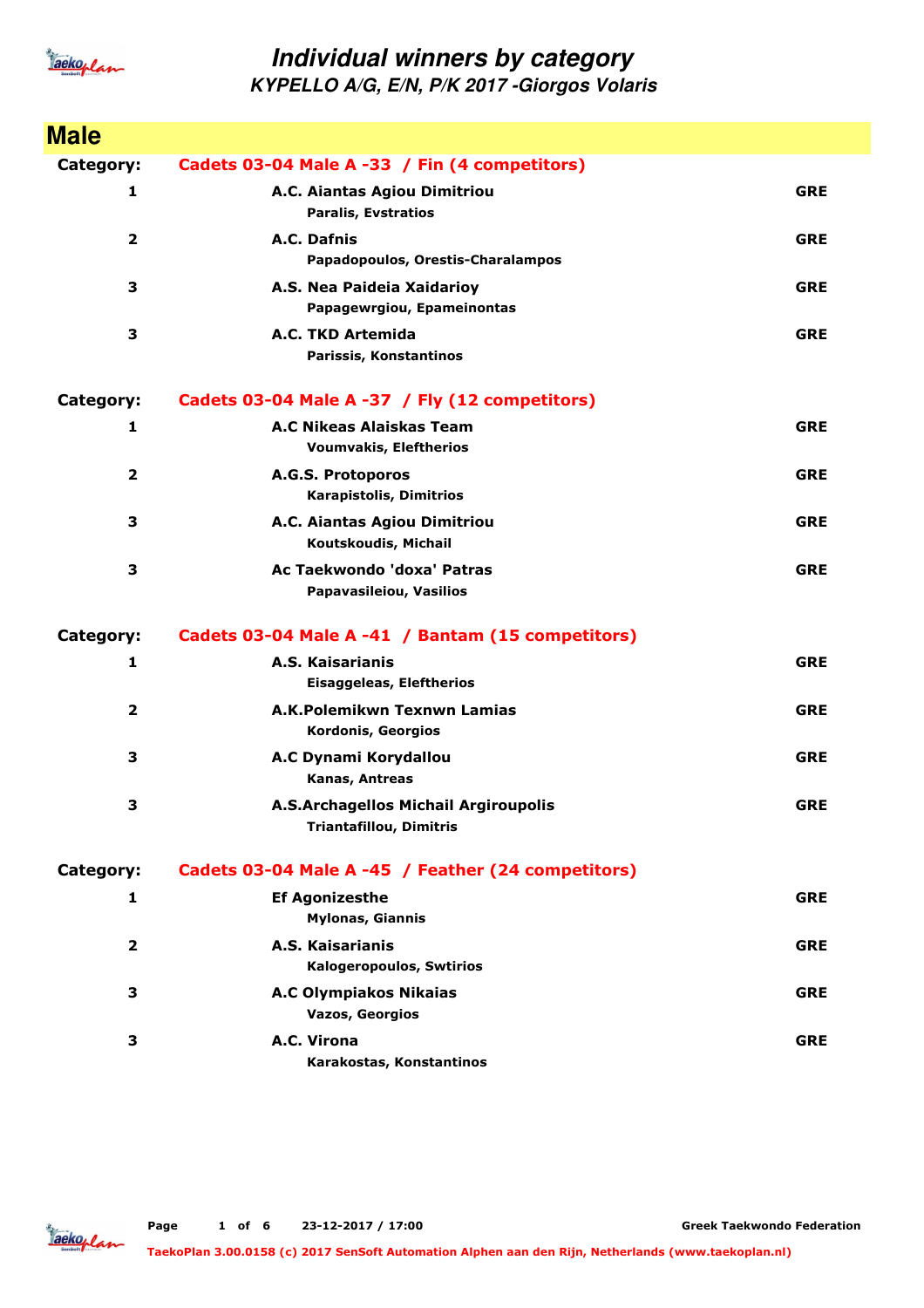

| <b>Male</b>             |                                                                  |            |
|-------------------------|------------------------------------------------------------------|------------|
| Category:               | Cadets 03-04 Male A -49 / Light (28 competitors)                 |            |
| 1                       | A.C. Aiantas Agiou Dimitriou<br><b>Rammos, Nikitas</b>           | <b>GRE</b> |
| $\overline{\mathbf{2}}$ | A.C. Drapetsona<br>Lekos, Epameinontas                           | <b>GRE</b> |
| 3                       | A.C. Entelechia<br><b>Poulos, Georgios</b>                       | <b>GRE</b> |
| 3                       | <b>A.C Olympiakos Nikaias</b><br><b>Krassopoulos, Antreas</b>    | <b>GRE</b> |
| Category:               | Cadets 03-04 Male A -53 / Welter (38 competitors)                |            |
| 1                       | A.C. Entelechia<br>Paschalidis, Ioannis-Pavlos                   | <b>GRE</b> |
| $\overline{\mathbf{2}}$ | <b>A.C Ekrixi Patrwn</b><br><b>Komninos, Argiris</b>             | <b>GRE</b> |
| 3                       | <b>A.C TKD Keumgang</b><br>Kiapekakis, Christos                  | <b>GRE</b> |
| 3                       | <b>As Attikh Dynamh Sepolion</b><br><b>Giannou, Eustratios</b>   | <b>GRE</b> |
| <b>Category:</b>        | Cadets 03-04 Male A -57 / Light middle (24 competitors)          |            |
| 1                       | A.G.S. Korydallou<br>Pierakeas, Apostolis                        | <b>GRE</b> |
| $\mathbf{2}$            | As TKD Elpides Kaisarianis<br>Tsakalis, Giannis                  | <b>GRE</b> |
| 3                       | <b>A.O. Titanes Peristeriou</b><br><b>Moliviatis, Dimitris</b>   | <b>GRE</b> |
| 3                       | <b>A.C Athilisi Nikaias</b><br><b>Topharas, Nikolaos</b>         | <b>GRE</b> |
| Category:               | Cadets 03-04 Male A -61 / Middle (29 competitors)                |            |
| 1                       | Ac. Messatis Fight Club Patras<br><b>Flouskounis, Xaralampos</b> | <b>GRE</b> |
| $\overline{2}$          | A.S. Polemikon Texnon Satza<br><b>Tsokanas, Panagiotis</b>       | <b>GRE</b> |
| 3                       | A.C. Exelixi Nikaias<br>Vasilakos, Michalis                      | <b>GRE</b> |
| 3                       | <b>A.C Atlantas Peristerioy</b><br>Sarrigeorgiou, Xristodoulos   | <b>GRE</b> |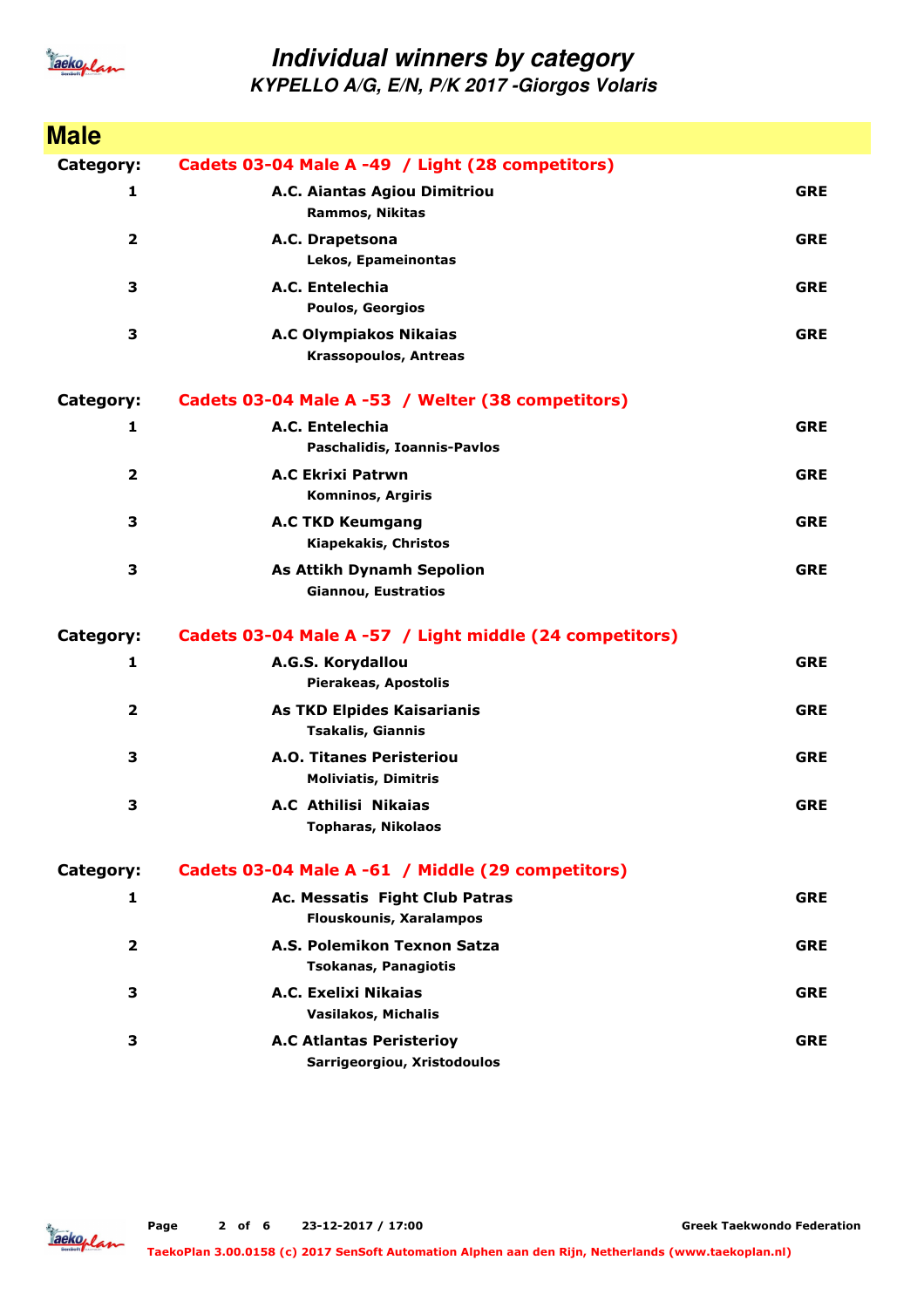

| <b>Male</b>    |                                                                   |            |
|----------------|-------------------------------------------------------------------|------------|
| Category:      | Cadets 03-04 Male A -65 / Light heavy (17 competitors)            |            |
| 1              | <b>A.C Ekrixi Patrwn</b><br><b>Michopoulos, Sotirios</b>          | <b>GRE</b> |
| $\overline{2}$ | <b>A.S Spartacos Vrilission</b><br><b>Petrou, Dimitrios</b>       | <b>GRE</b> |
| 3              | <b>As TKD Elpides Kaisarianis</b><br><b>Tsakalis, Kostantinos</b> | <b>GRE</b> |
| 3              | A.C. Cobra Iliou<br><b>Selo, Pantelis</b>                         | <b>GRE</b> |
| Category:      | Cadets 03-04 Male A +65 / Heavy (21 competitors)                  |            |
| 1              | <b>A.C Theagenis Kallitheas</b><br>LEKA, VIRONAS                  | <b>GRE</b> |
| $\overline{2}$ | <b>Asg TKD Melission</b><br>Dimitrakopoulos, Filippos             | <b>GRE</b> |
| 3              | A.C. Cobra Iliou<br><b>Mparmpas, Apostolis</b>                    | <b>GRE</b> |
| 3              | A.S. Agonas<br>Grigorakis, Panagiotis                             | <b>GRE</b> |

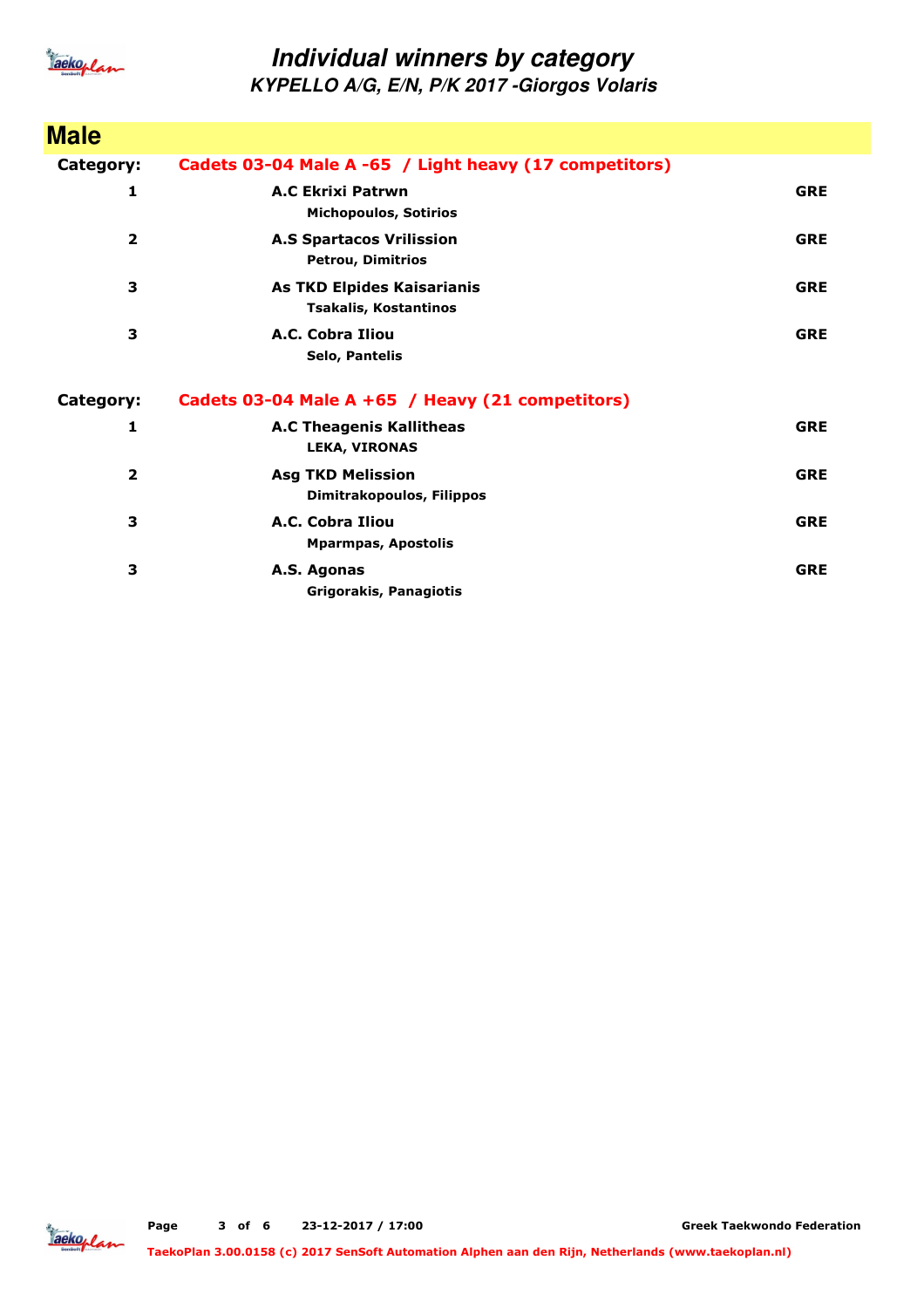

| <b>Female</b>           |                                                        |            |
|-------------------------|--------------------------------------------------------|------------|
| Category:               | Cadets 03-04 Female A -33 / Fly (3 competitors)        |            |
| 1                       | <b>S.C.C. Newton</b><br>Kanavou, Maria                 | <b>GRE</b> |
| $\overline{\mathbf{2}}$ | A.S. Ethnikos 95<br>Drimaliti, Maria                   | <b>GRE</b> |
| 3                       | A.S. Ethnikos 95<br>Drimaliti, Eirini                  | <b>GRE</b> |
| Category:               | Cadets 03-04 Female A -37 / Bantam (7 competitors)     |            |
| 1                       | A.C. Aiantas Agiou Dimitriou<br>Papageorgiou, Olga     | <b>GRE</b> |
| $\mathbf{2}$            | A.C. Aiantas Agiou Dimitriou<br>Papageorgiou, Zoi      | <b>GRE</b> |
| 3                       | <b>TKD Ac Corinthian Fighters</b><br>Sklavou, Kleio    | <b>GRE</b> |
| 3                       | A.M.S Pigmi Panaitoliou<br>Papachristou, Maria         | <b>GRE</b> |
| Category:               | Cadets 03-04 Female A -41 / Feather (12 competitors)   |            |
| 1                       | <b>A.M.S Pigmi Panaitoliou</b><br>Bekouli, Athanasia   | <b>GRE</b> |
| 2                       | <b>Ef Agonizesthe</b><br>Kosmidi, Elli                 | <b>GRE</b> |
| 3                       | A.C Dynami Korydallou<br>Laga, Christna                | <b>GRE</b> |
| 3                       | <b>A.C Olympiakos Nikaias</b><br>Kontrafouri, Antriana | <b>GRE</b> |
| Category:               | Cadets 03-04 Female A -44 / Light (8 competitors)      |            |
| 1                       | <b>Ac TKD Aigaleo</b><br>Pappa, Evlampia               | <b>GRE</b> |
| $\mathbf 2$             | As.Agogi Patras<br>Alexopoulou, Maria-Spiridoula       | <b>GRE</b> |
| З                       | <b>Ac.Krites</b><br>Tzanidi, Maria                     | <b>GRE</b> |
| 3                       | <b>Academy Taekwondo Rythmos</b><br>Chorti, Maria      | <b>GRE</b> |

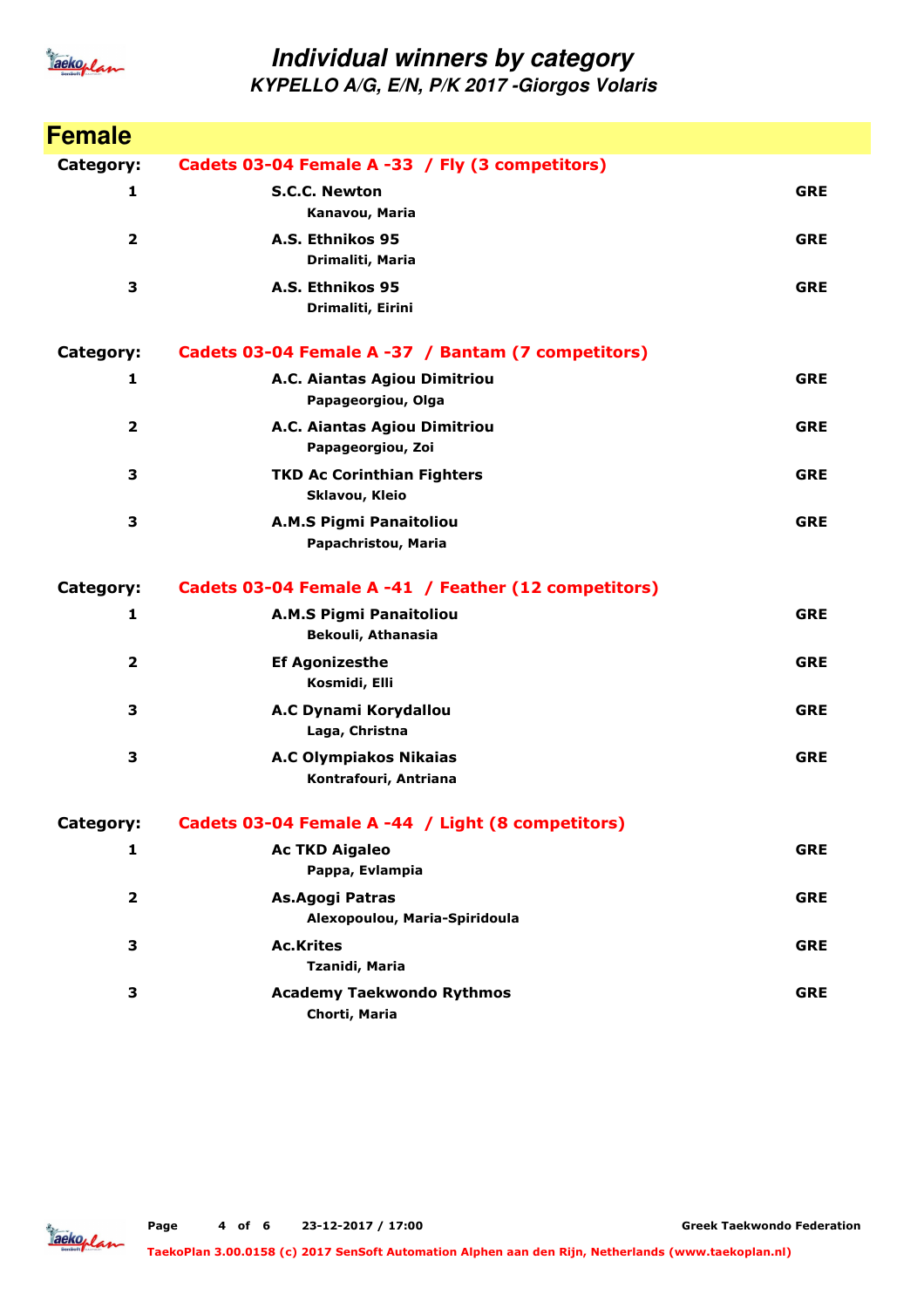

| <b>Female</b>           |                                                           |            |
|-------------------------|-----------------------------------------------------------|------------|
| <b>Category:</b>        | Cadets 03-04 Female A -47 / Welter (17 competitors)       |            |
| 1                       | <b>A.C Apollon Rethymnhs</b><br>Vidiadaki, GEORGIA        | <b>GRE</b> |
| $\overline{\mathbf{2}}$ | <b>A.C TKD Keumgang</b><br>Skavatsou, Charikleia          | <b>GRE</b> |
| 3                       | A.C.'d.Ipsilantis'<br>Saltouridou, Evangelia              | <b>GRE</b> |
| 3                       | A.C. TKD Arion 2005<br>Kefala, Eleftheria                 | <b>GRE</b> |
| Category:               | Cadets 03-04 Female A -51 / Light middle (33 competitors) |            |
| $\mathbf{1}$            | A.C. Aiantas Agiou Dimitriou<br>Dimisianou, Natalia       | <b>GRE</b> |
| $\overline{2}$          | A.C Nikeas Alaiskas Team<br>Voumvaki, Maria Dorothea      | <b>GRE</b> |
| 3                       | A.C. Pileas<br>Alexandraki, Aikaterini                    | <b>GRE</b> |
| 3                       | A.S. Kaisarianis<br>Stamou, Dafni                         | <b>GRE</b> |
| <b>Category:</b>        | Cadets 03-04 Female A -55 / Middle (27 competitors)       |            |
| 1                       | <b>A.C.Asteras Loutrakiou</b><br>Kiminou, Katerina        | <b>GRE</b> |
| $\overline{2}$          | <b>Ac TKD Kyparissia</b><br>Bourdeka, Dionysia            | <b>GRE</b> |
| 3                       | <b>As Niki Iliou</b><br>Armeni, Maria                     | <b>GRE</b> |
| 3                       | A.C. Pileas<br>Kouimani, Kiriaki-Ioanna                   | <b>GRE</b> |
| Category:               | Cadets 03-04 Female A -59 / Light heavy (14 competitors)  |            |
| 1                       | <b>As Attikh Dynamh Sepolion</b><br>Georgali, Nikoleta    | <b>GRE</b> |
| $\mathbf{2}$            | A.C. Aiantas Agiou Dimitriou<br>Stathopoulou, Christina   | <b>GRE</b> |
| 3                       | <b>Olympiacos S.F.P.</b><br>Vlassopoulou, Maria           | <b>GRE</b> |
| 3                       | <b>A.C Theagenis Kallitheas</b><br>STATHOPOULOU, ILIANA   | <b>GRE</b> |